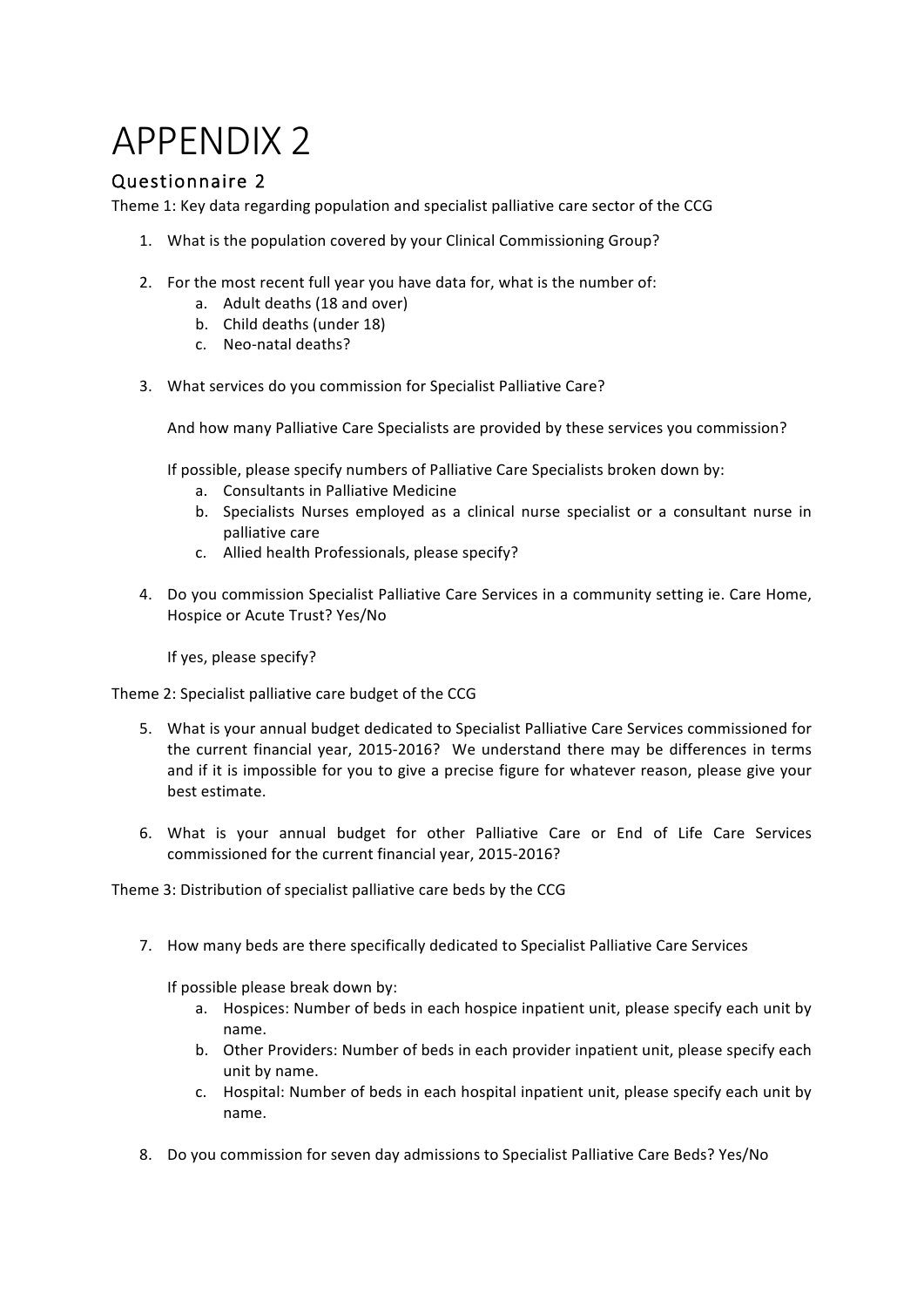If yes, please provide further information on whether these admissions are available in:

- a. All hospice beds you commission
- b. Some hospice beds, and if so how many?
- c. NHS funded Specialist Palliative Care beds in hospitals, and if so how many?
- d. NHS funded Specialist Palliative Care beds in another facility, and if so how many?
- e. Any other facility, please specify.

Theme 4: Provision of out of hours services by the CCG

9. Do you commission seven day Specialist Palliative Care Services? Yes/No

If yes, please give their hours of operations and the specific services available.

10. Do you commission seven day Specialist Palliative Care Services for patients in their own homes? Yes/No

If yes, please specify.

11. Do you commission 24 hour/seven day Specialist Palliative Care advice? Yes/No

If yes.

- (a) Is this advice from a consultant to all other out of hour's healthcare professionals in your area? Yes/No
- (b) Is this direct advice to patients and their carers? Yes/No
- (c) If by another means, please specify what type of advice is available and how this advice is given.

Theme 5: Provision of support teams vital to palliative care by CCG

12. In hospitals, do you commission Hospital Specialist Palliative Care Support Teams? Yes/No

Please give details of which hospitals.

13. Do you commission seven-day hospital acute pain control team services? Yes/No

Theme 6: Education and training in specialist palliative care provision

14. Do you commission education support for Specialist Palliative Care Services? Yes/No

If yes, please specify.

Does this education support require Palliative Care Specialists to educate other healthcare professionals? Yes/No

If yes, please specify.

Theme 7: Future plans for new specialist palliative care services

15. Do you have any future plans for new Specialist Palliative Care Services? Yes/No